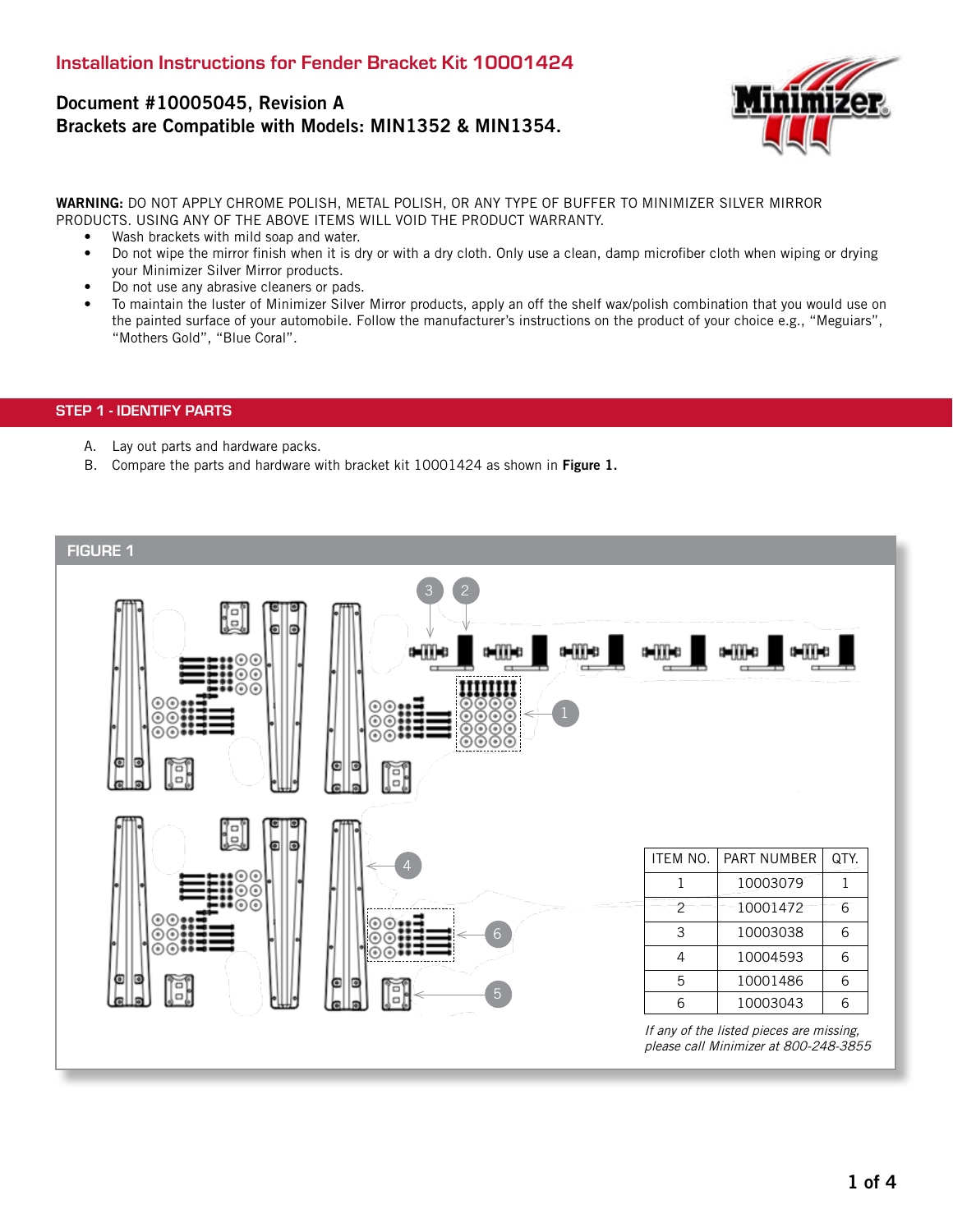#### STEP 2 - JOIN FENDERS

- A. Lay the fenders out and clamp them together once they are aligned. This will make bolting them together easier. (See Figure 2)
- B. Bolt fenders together using four 5/16" x 1" bolts, 5/16" nuts and 5/16" x 1-1/2" fender washers included in the kit.
	- a. Recommended torque is 10-15 ft.-lbs.

#### STEP 3 - DETERMINE SIZE OF SPACERS AND POSITION FENDERS

- A. Confirm the total suspension travel distance. This is used to determine the clearance required between the fender and the tire.
	- a. For air suspension systems, dump the air bags and confirm it is the lowest point of travel.
		- i. Understand that some air suspension designs may cause the wheels to roll closer to the fender (roll forward) as the suspension deflates. In order to make sure the fenders are centered on the tires, test the suspension in the inflated and deflated positions to determine the best positioning so that the fenders are centered over the tires in the inflated position.
		- ii. For air suspensions with travel exceeding 6", a travel stop may need to be installed to reduce required clearance between the fenders and tires. This will also improve alignment and 5th wheel plate clearance. (Please call Minimizer @ 800-248-3855 for questions regarding this issue).
	- b. For spring systems, measure the distance between the spring assembly and the bump stops on the frame and record the measurement.
- B. Place the fenders on spacer blocks above the tires.
	- a. In most applications 1.5" of tire clearance is best. The goal is to ensure the fender does not rub the tire.
		- i. The minimum clearance recommended is  $\frac{3}{4}$ " above the maximum travel point of the suspension system.
	- b. For an air suspension system, place a  $\frac{3}{4}$ " to 1.5" thick board on top of the tires after the air is released from the airbags. (See Figure 3)
	- c. For spring suspensions use spacer material that is  $\frac{3}{4}$ " to 1.5" thicker than the measurement recorded above.
- C. For trucks with air suspension, raise and lower the suspension to confirm the clearance between the fenders and wheels and that the fenders will be centered front to rear when the air suspension is inflated.

#### STEP 4 - POSITION BRACKETS & REVIEW MUDFLAP CONFIGURATION

- A. With the fenders in position, mark and test fit the brackets where they will attach to the frame.
- B. If possible, use existing bolt holes in the frame to attach.

 $\pi$ p: It is common for the front bracket to align with the existing quarter fender holes and the rear bracket to align with the holes left from the mud flap hanger.

- C. If possible, position the mounting brackets low on the fender so they are no more than 15" from the bottom. (See Figure 4)
	- a. Brackets mounted 8-12" from the bottom is optimal.
	- b. The goal is to reduce the risk of the leading edge of the fender from blowing back against the tire during high wind.

Tip: If the front fender bracket is mounted higher than 15", refer to the link below for further suggestions on adding additional support. http://www.minimizer.com/instructions.html

## NOTES:

In some applications the rear fender will tuck inside the mud flap hanger as shown in Figure 5. This is the recommended configuration.

#### FIGURE 2



FIGURE 3







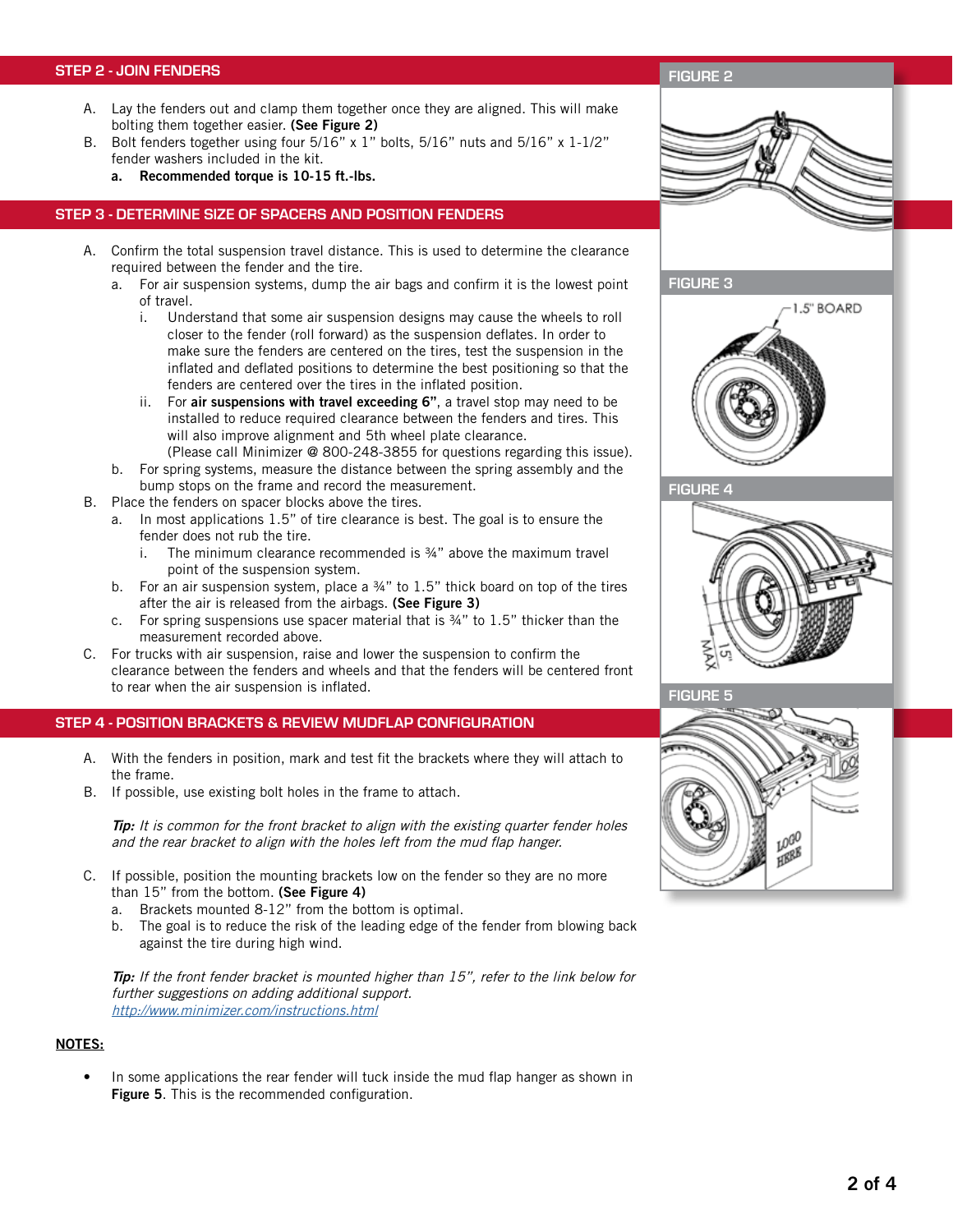- Minimizer recommends using a separate hanger to hold the mudflap that is independent from the fender assembly.
- If a mudflap attached to a lighted fender is backed over, the fender and mounting brackets may be damaged.
- If there is no other option but to attach mudflaps to the fender, best practice is to cut vertical slots in the mudflap

(in line with the mounting holes) to allow it to break away from the fender.

#### Warning: Attaching a mudflap to the bottom of a lighted fender as shown in Figure 6 will void manufacturer's warranty.

- Round spacers are supplied to hold the (10001472) swivel bracket away from the frame when needed. In some cases, frame components may interfere with the required bracket location and require a spacer. (See Figure 7)
- USE SPACERS ONLY WHEN NECESSARY! The ideal installation is to mount the (10001472) swivel bracket directly to the frame using no spacers.
- If using the mounting hole inside the pipe of the swivel bracket, the excess flat steel maybe trimmed off to provide a cleaner look.



# STEP 5 - ATTACH BRACKETS TO TRUCK FRAME

- A. Once the brackets are in position with the fender, tighten the 5/8" x 4-1/2" bolt that goes through the (10001472) swivel bracket to attach the swivel securely to the frame. (See Figure 8)
	- a. Recommended torque is 160-170 ft-lbs.

### STEP 6 - ASSEMBLE BRACKETS

- A. Place four 5/16" x 3" bolts through the (10004593) poly bracket and the (10001486) backing block to clamp the (10001472) swivel. (See Figure 9)
- a. Make sure the pipe of the (10001472) is fully inserted in the poly parts. B. Install the nuts finger tight and align the bracket to the fender.
- C. Tighten the four bolts evenly as described below.
	- a. Do not completely tighten one corner of the backing block before moving to the next corner. Tighten each nut 30%-50% and move to the next nut following the pattern shown in Figure 10.
	- b. Repeat the tightening pattern 2-3 times until backing block is flush against the (10004593) poly bracket.
	- c. Recommended torque is 10-15 ft-lbs.
		- i. ALWAYS SPIN THE NUT AND HOLD THE HEAD STATIONARY.
		- ii. DO NOT EXCEED RECOMMENDED TORQUE OR EMBED THE BOLT HEAD IN THE BRACKET. THIS WILL VOID MANUFACTURERS WARRANTY. For further details, refer to the link below. <https://www.youtube.com/watch?v=lB4apbSEckI&t=13s>